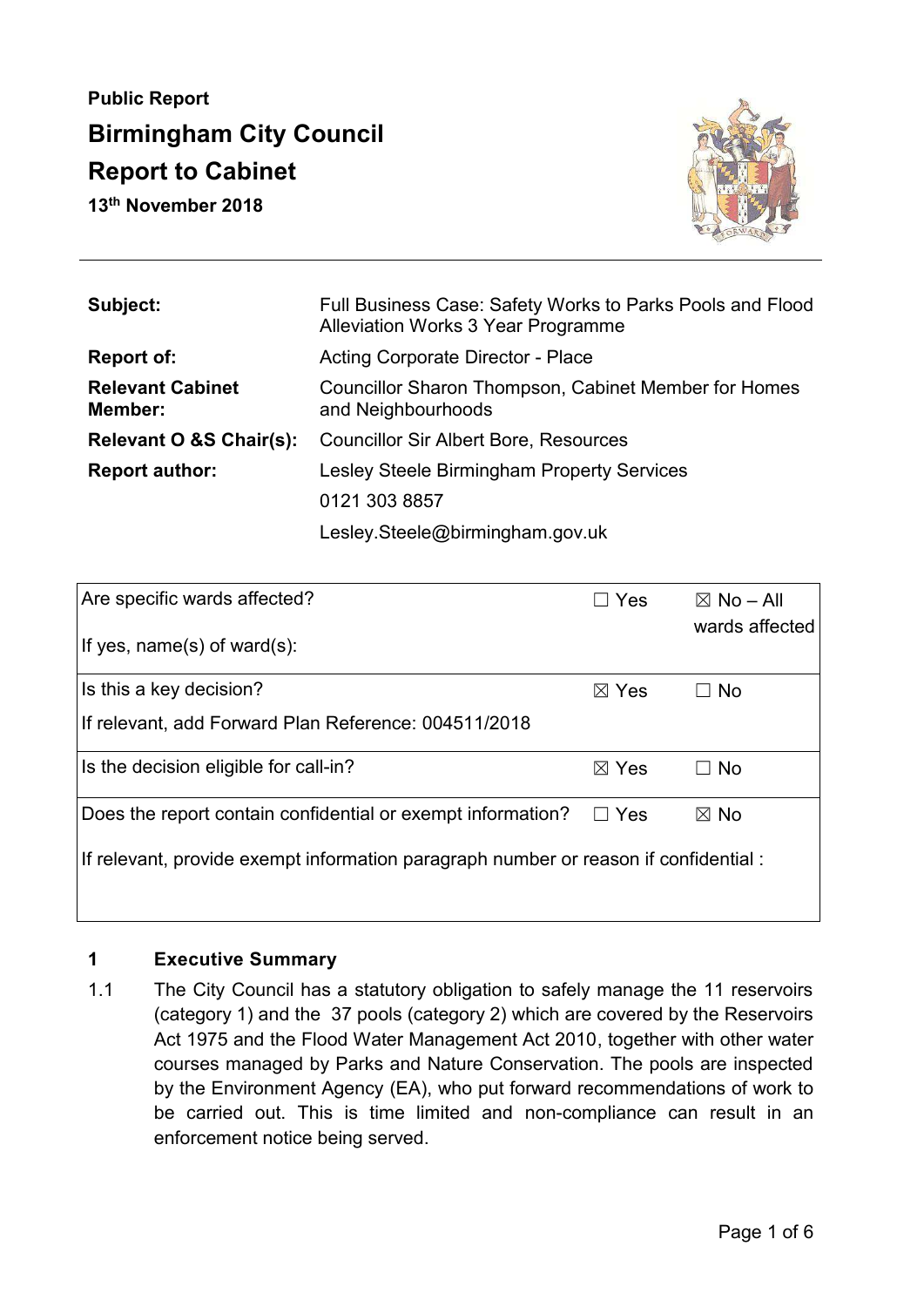1.2 The programme of work at a total capital cost of £2.483m, identified in Appendix 1A of the Full Business Case aims to reduce flood risk and mitigate/eliminate any risk associated with the loss of land, property and life. The work includes desalting, improvements to spillways, replacing penstocks to control the water levels and works to inlets and outlets as well as structural improvements and will be phased over a 3 year period.

#### **2 Recommendations**

- 2.1 Cabinet approves the Full Business Case (Appendix 1) outlining the Safety Works to Parks Pools and Flood Alleviation Works Programme at an estimated cost of £2.483m phased over a 3 year period.
- 2.2 Cabinet approves prudential borrowing of up to £2.483m to fund these works, as set out in paragraph 7.3.1.
- 2.3 Cabinet notes the summary of works outlined in Appendix 1A of the Full Business Case.
- 2.4 Cabinet authorises the Acting Corporate Director Place to place orders as per appendix 1 for the programme of works not to exceed £2.483m with approved term contractors.
- 2.5 Cabinet notes that an annual contribution of £0.250m from Parks and Nature Conservation revenue budget will be set aside as a reserve to fund future programmes of work as of 2021/2022+ with future programmes managed to be met from within this resource.
- 2.6 Cabinet authorises the City Solicitor to negotiate, execute, seal and complete all necessary documents to give effect to the above recommendations.

## **3 Background**

- 3.1 A capital budget totalling £2.75m and associated programme of works was approved at Cabinet on 8th March 2010 to address the City's statutory obligations in the safe management of its reservoirs and pools through a programme of capital works and improvements. This programme of works has now been completed and all funding expended. A new programme of works has been drawn up based on the Environment Agency's recommendations and health and safety issues which totals £2.483m over a 3 year period.
- 3.2 The Reservoirs Act 1975 seeks to minimise the risk of a reservoir failing. The Act is enforced by the Environment Agency. Each reservoir is inspected every 10 years by an independent engineer who recommends a programme of works. These 10 year inspections are supported by twice yearly inspections by a supervising engineer who also reports on the condition with recommendations. The work identified by the Environment Agency is time limited with any associated landscaping to be established prior to the deadline date. If the work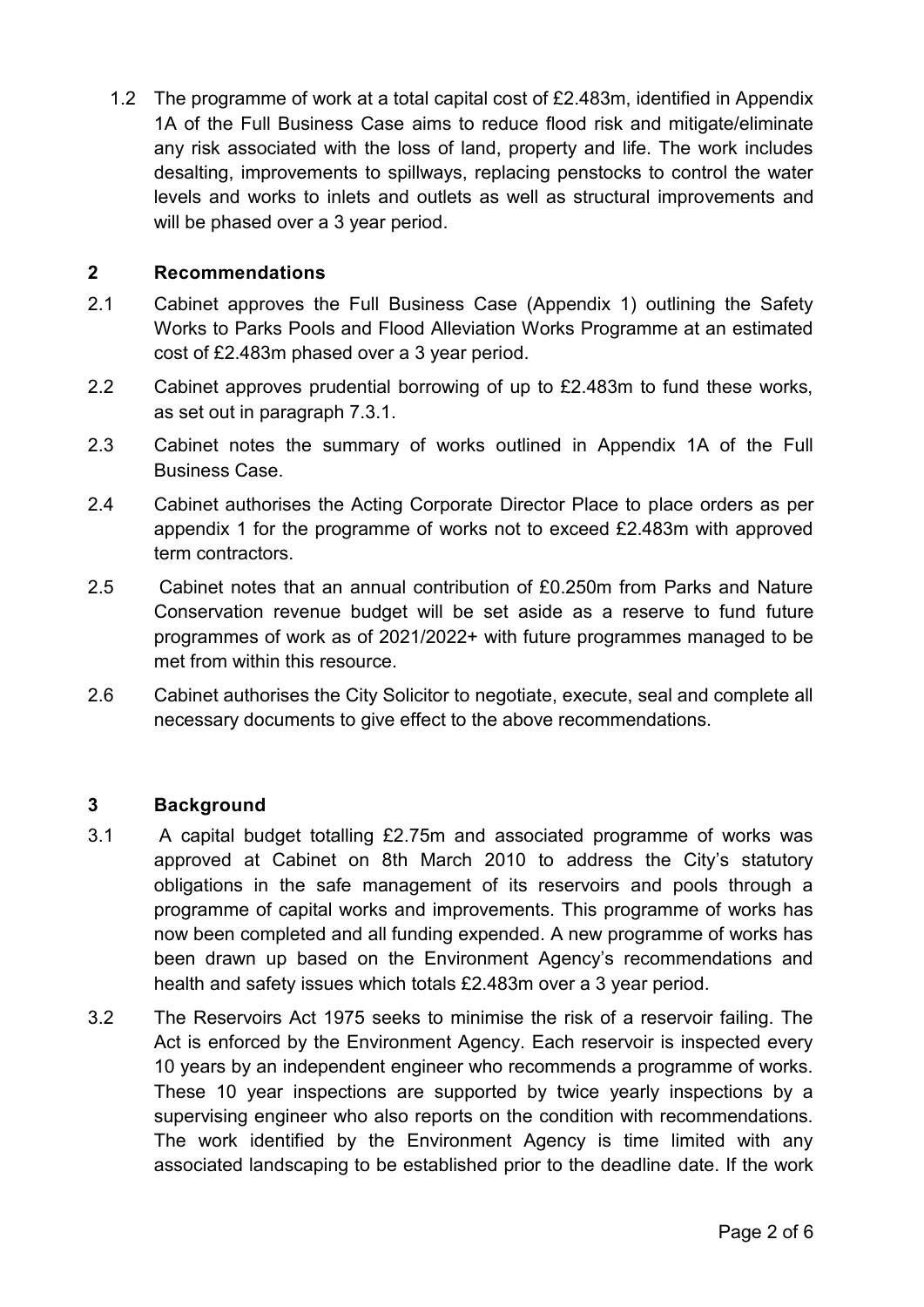recommended is not carried out the Environment Agency may issue an enforcement notice or pursue court proceedings.

- 3.3 Flood Water Management Act 2010 The Flood and Water Management Act places a duty on all flood risk management authorities to co-operate with each other. The act also provides lead local flood authorities and the Environment Agency with a power to request information required in connection with their flood risk management functions. The Act requires flood risk management to aim to contribute towards the achievement of sustainable development when exercising their flood erosion risk management functions. Serious flooding can happen at any time. Climate projections suggest that extreme weather will happen more frequently in the future. This act aims to reduce the flood risk associated with extreme weather. This Act requires all pools above a minimum volume capacity of 10,000 cubic metres to be included on the Environment Agency's register. This change impacts on a further 26 pools ( identified as category 2 pools) within the city rather than just the 11 pools identified as reservoirs (category 1),
- 3.4 Flood Risk Regulations 2009 This places duties on the EA and local authorities to prepare flood risk assessments, flood risk maps and flood risk management plans to assist in establishing a framework for assessing and managing flood risk.
- 3.5 The Council has responsibility for 11 reservoirs (category 1), 37(inclusive of 26 category 2 pools) pools and numerous water courses throughout the city which it has responsibility for. The programme of works attached in appendix 1 outlines the works that have been identified for this new programme. Generally the works required under the Acts for the category 1 and 2 reservoirs and pools include improvements to the spillways and penstocks. In addition to these works further works are required from a safety perspective which includes de-silting, infrastructure works and works to inlets and outlets to mitigate the risk of flooding which could culminate in the loss of land, property and life. The identified works will ensure that the reservoirs can accommodate excess flow during times of inclement weather without risk of the dams bursting and the embankments collapsing.
- 3.6 The programme of works (Appendix 1) has been developed in line with the Environment Agency's recommendations to ensure the continued future safety of the reservoirs and pools that sit within the stated legislation together with flood alleviation works in areas of high risk. The Drainage and Local Engineering Team within Highways and Infrastructure have worked with the District Parks Managers to identify health and safety risks associated with the pools and water courses that could impact on life and property and the works required to mitigate these risks.
- 3.7 The programme of works is phased over 3 years in line with the inspections carried out by the Environment Agency with the first phase of works commencing in 2018/19.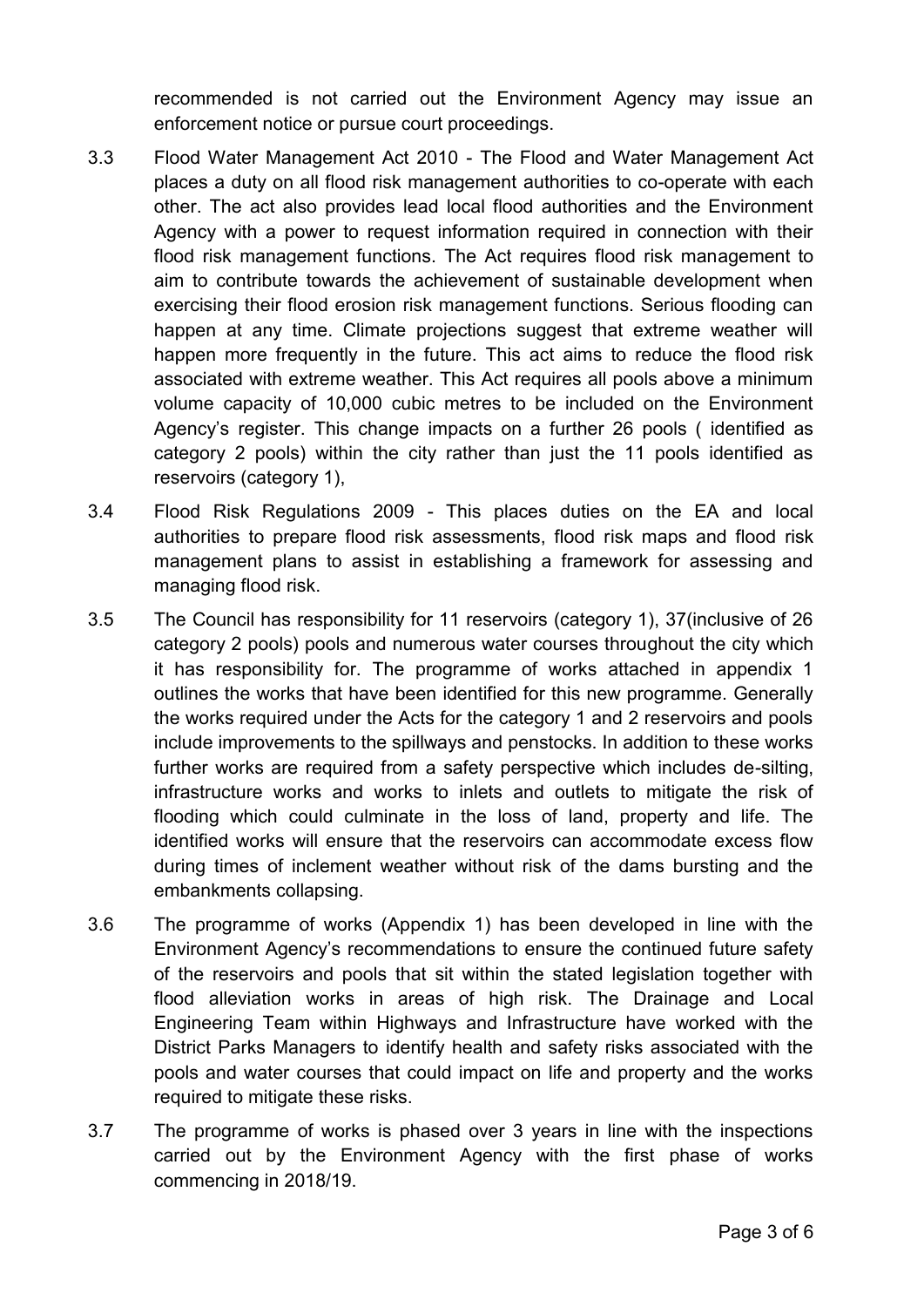# **4 Options considered and Recommended Proposal**

- 4.1 The recommended proposal is for the council to carry out the programme of works identified by the EA and Highways Infrastructure, addressing its statutory obligations and ensuring that its pools and reservoirs are maintained and upgraded to meet health and safety requirements and protect land and property from flooding. Other options have been considered.
- 4.2 Do nothing the condition of the pools and water courses will continue to deteriorate and the works originally identified by the supervising EA engineer will of, in some cases increased. Doing nothing could be deemed a criminal offence with the Environment Agency taking enforcement action against the Council.
- 4.3 Decommission all structures associated with the pools and reservoirs. This would be extremely complex, expensive, and impractical and contravene our statutory obligations.
- Water bodies are critical in storing and channelling rainwater and provide natural flood alleviation features playing a major role for the management of flood risk.
- Many of the pools are naturally fed by springs.
- Many of the reservoirs are directly linked to our rural and industrial heritage and in some cases are covered by the status of the park e.g. Sutton Park has been designated as a National Nature Reserve, a Scheduled Ancient Monument and a Site of Special Scientific Interest.
- Under section 40 of the Natural Environment and Rural Communities Act 2006 public authorities must, in exercising their functions, have regard to the purpose of conserving biodiversity.
- Aquatic habitats are amongst some of the most diverse we have in Birmingham and are home to a number of endangered and scarce species e.g. Great Crested Newts and White Clawed Crayfish.

## **5 Consultation**

5.1 Internal: The Deputy Leader and Cabinet Member for Transport and Environment have been consulted on this proposal. The Constituency Parks Managers have all been consulted on the individual proposals. The consultation will be ongoing with the Executive Members for the affected Constituencies together with the ward members as individual projects are progressed and delivered. Initially the proposed programme of works has been shared with ward members. Finance, Legal and Procurement officers have been involved in the preparation of this report.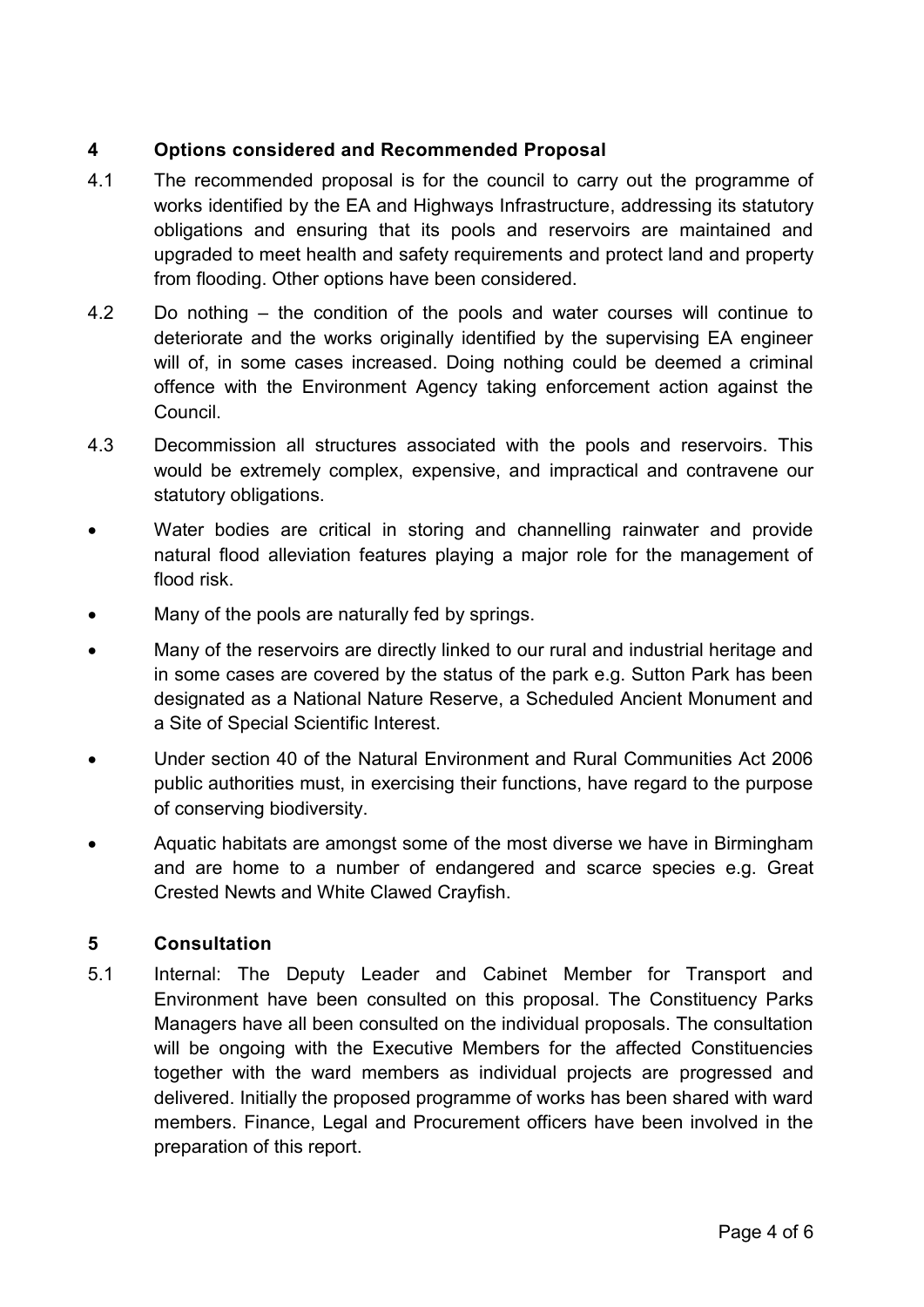5.2 External: Highways Drainage and Resilience Team will keep the Environment Agency informed of progress on individual projects as they are developed and delivered as part of the phased programme. The Constituency Parks Managers will engage with the public to ensure they are kept informed of the proposals as they are progressed.

## **6 Risk Management**

6.1 A risk register is appended to the Full Business Case Appendix 1.

# **7 Compliance Issues:**

# **7.1 How are the recommended decisions consistent with the City Council's priorities, plans and strategies?**

7.1.1 The proposal contributes towards: Birmingham City Council Plan 2018- 2022, specifically supporting the strategic outcome 'Birmingham is a great city to live in 'by creating a healthy environment and ensuring public spaces are safe for its citizens. The proposal will have a positive impact on the sustainable environment, protecting land and property.

# **7.2 Legal Implications**

7.2.1 The Council is exercising functions under the Reservoirs Act 1975, Flood Water Management Act 2010 and Flood Risk Regulations 2009. The consequences of not carrying out the works could lead to court proceedings for BCC brought about by the Environment Agency and also land and property owners in the event of damage caused by flood waters.

## **7.3 Financial Implications**

- 7.3.1 The cost of the proposed programme of works is estimated at £2.483m over 3 years. This is proposed to be funded from prudential borrowing, funded through treasury management budgets as supported by the Capital Board on the 1st August 2018. The funding is to be phased; 2018/19 £0.416m, 2019/20 £1.291m and 2020/21 £0.776m.
- 7.3.2 There is a balance of £0.132m in the revenue reserve made up from contributions from revenue provision of £0.066m p.a in the service budget to meet the costs of routine annual cyclical maintenance. A condition of securing the funding from capital resources is that an additional revenue contribution from the Parks and Nature Conservation revenue budget of £0.250m per annum is made to the reserve so that sufficient funds are available at the end of this 3 year programme 2018/19 – 2020/21 to fund future works. The reserve contributions will be delivered through a reprioritisation of activity within the Parks and Nature Conservation service, including consideration of the frequency of grass cutting and types of planting undertaken. This will then be available to fund the next programme of works for 2021/2022+ which will be required to be delivered within the resources set aside in this way.